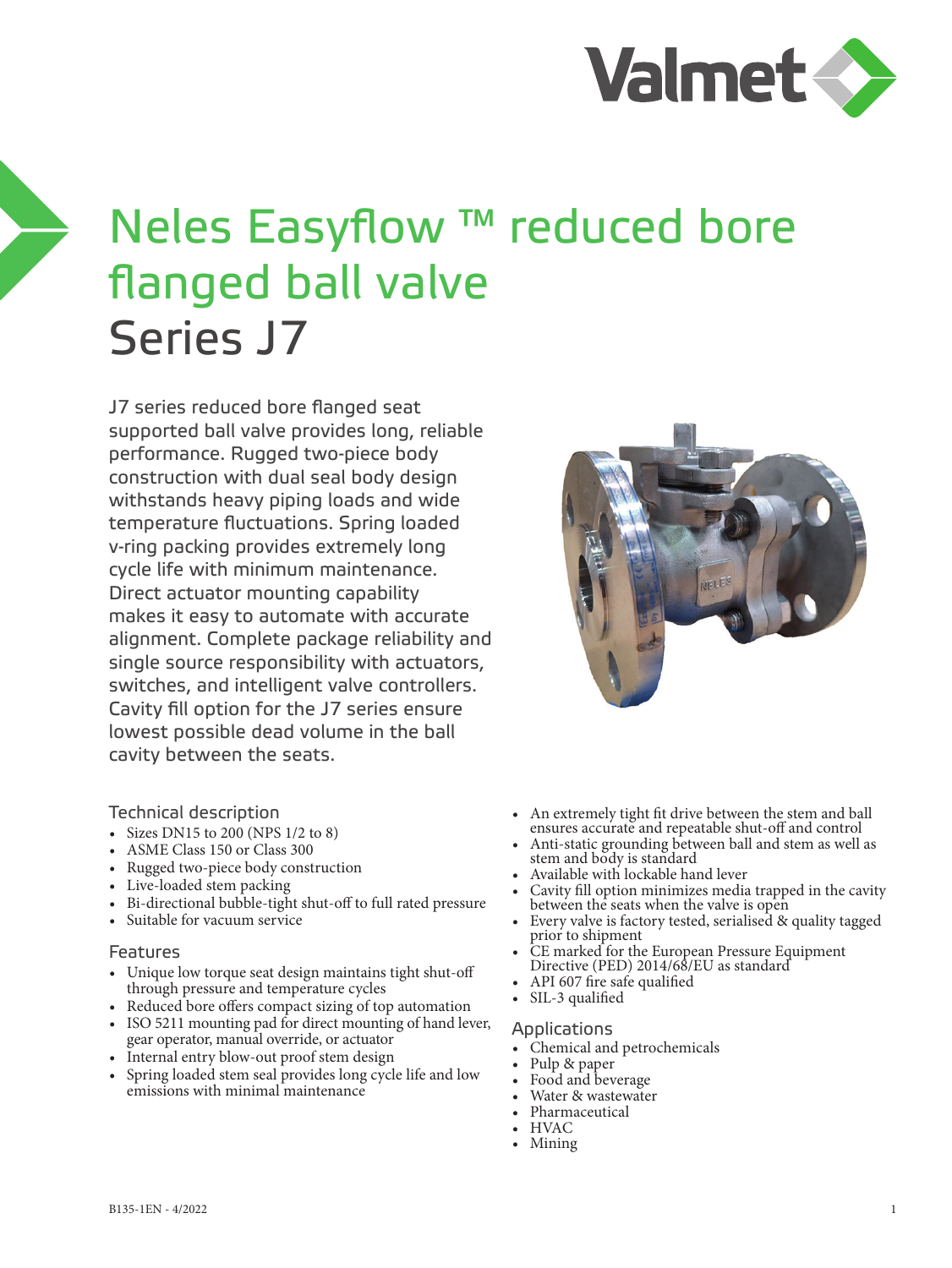# Exploded view and parts list

#### DN15 to DN200 two-piece body construction



| <b>Bill of Material and Parts List</b> |                                      |                              |                                 |  |  |  |  |  |  |  |  |
|----------------------------------------|--------------------------------------|------------------------------|---------------------------------|--|--|--|--|--|--|--|--|
|                                        |                                      | <b>Material</b>              |                                 |  |  |  |  |  |  |  |  |
| Part no.                               | Part name                            | <b>Carbon</b> steel<br>$-22$ | <b>Stainless steel</b><br>$-36$ |  |  |  |  |  |  |  |  |
| 1                                      | Body                                 | ASTM A216 Gr. WCB            | ASTM A351 Gr. CF8M              |  |  |  |  |  |  |  |  |
| 2                                      | End piece                            | ASTM A216 Gr. WCB            | ASTM A351 Gr. CF8M              |  |  |  |  |  |  |  |  |
| 3                                      | Ball                                 | 316 Stainless steel          |                                 |  |  |  |  |  |  |  |  |
| $\overline{4}$                         | Seat                                 | TFM™ 1600                    |                                 |  |  |  |  |  |  |  |  |
| 5                                      | Stem                                 | 316 Stainless steel          |                                 |  |  |  |  |  |  |  |  |
| 6                                      | Stem washer                          | Carbon filled PTFE           |                                 |  |  |  |  |  |  |  |  |
| 7                                      | Stem seal                            | Graphite                     |                                 |  |  |  |  |  |  |  |  |
| 8                                      | Glass filled PTFE<br>Stem retainer 1 |                              |                                 |  |  |  |  |  |  |  |  |
| $\overline{9}$                         | V-ring stem seal                     | TFM™ 1600                    |                                 |  |  |  |  |  |  |  |  |
| 10                                     | Stem retainer 2                      | Glass filled PTFE            |                                 |  |  |  |  |  |  |  |  |
| 11                                     | Outer stem O-ring                    | Fluoroelastomer (FKM)        |                                 |  |  |  |  |  |  |  |  |
| 12                                     | Inner stem O-ring                    | Fluoroelastomer (FKM)        |                                 |  |  |  |  |  |  |  |  |
| 13                                     | Disc spring                          | Spring steel                 |                                 |  |  |  |  |  |  |  |  |
| 14                                     | Gland flange                         | ASTM A216 Gr. WCB            | ASTM A351 Gr. CF8M              |  |  |  |  |  |  |  |  |
| 15                                     | Gland stud                           | ASTM A193 Gr. B7             | ASTM A193 Gr. B8M               |  |  |  |  |  |  |  |  |
| 16                                     | Gland nut                            | ASTM A194 Gr. 2H             | ASTM A194 Gr. 8M                |  |  |  |  |  |  |  |  |
| 17                                     | Body seal                            | Fluoroelastomer (FKM)        |                                 |  |  |  |  |  |  |  |  |
| 18                                     | Body gasket                          | Graphite                     |                                 |  |  |  |  |  |  |  |  |
| 19                                     | Body stud                            | ASTM A193 Gr. B7             | ASTM A193 Gr. B8M               |  |  |  |  |  |  |  |  |
| 20                                     | Body nut                             | ASTM A194 Gr. 2H             | ASTM A194 Gr. 8M                |  |  |  |  |  |  |  |  |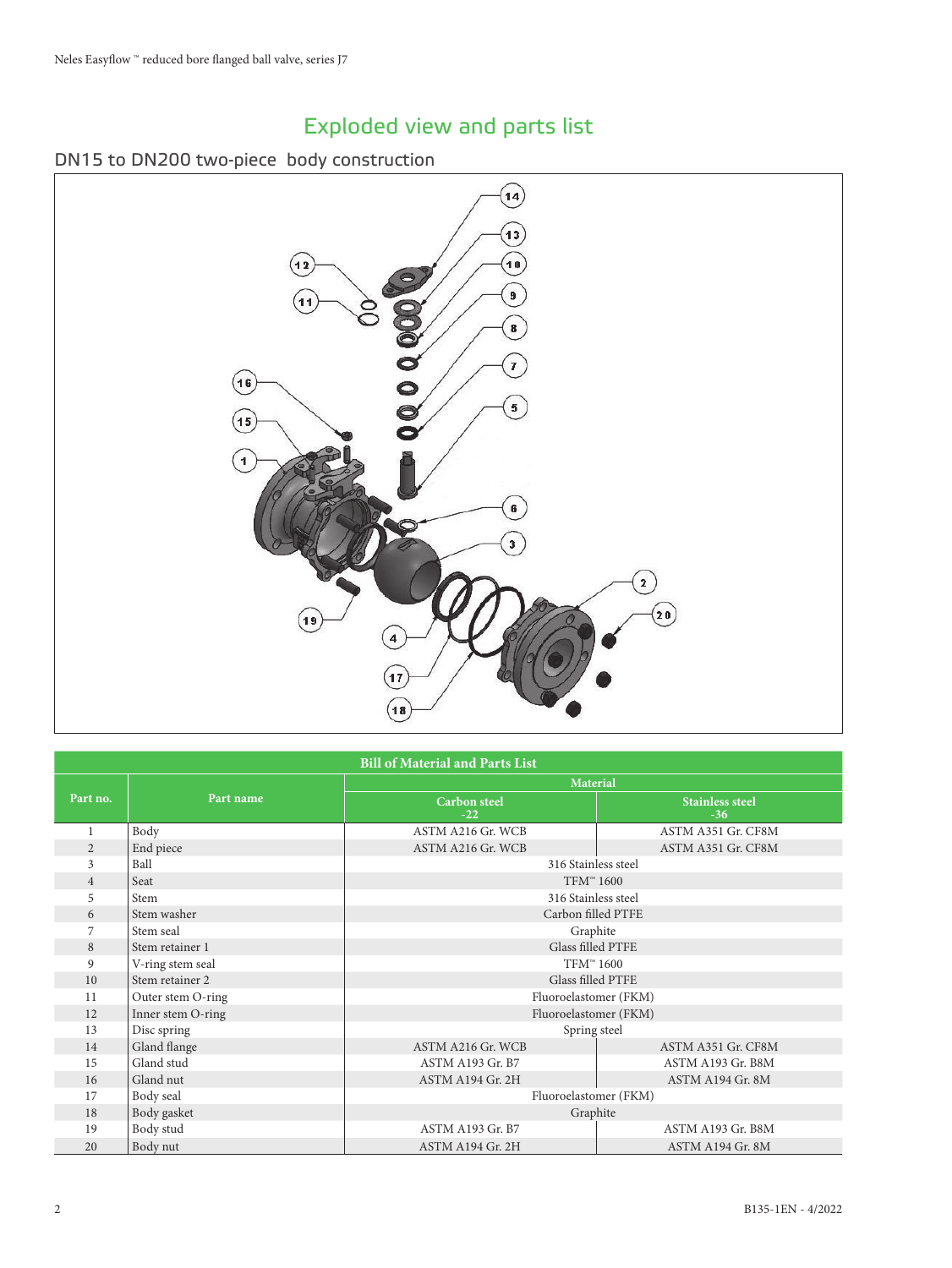## Technical specifications

| Rating/Nominal diameter: | ASME Class 150 DN15 - DN200                                                                 |  |
|--------------------------|---------------------------------------------------------------------------------------------|--|
|                          | $(NPS 1/2 - 8)$                                                                             |  |
|                          | ASME Class 300 DN15 - DN150                                                                 |  |
|                          | $(NPS 1/2 - 6)$                                                                             |  |
| Flange accommodation:    | <b>ASME B16.5</b>                                                                           |  |
| Face to face length:     | <b>ASME B16.10</b>                                                                          |  |
| Vacuum rating:           | 29.91 inch Hg gauge (759.98 mm<br>Hg gauge or 2x10- <sup>2</sup> Torr or 4x10- <sup>4</sup> |  |
|                          |                                                                                             |  |
|                          | psia or 99.99% vacuum)                                                                      |  |

Leakage: No visible leakage Standards followed: ISO 17292, ASME B16.34, API 598, Safety level:<br>
Testing:<br>
Testing:<br>
API 598 Testing:

BS EN 12266, API 607, CE-PED 2014/68/EU

## Flow data

The table at right provides flow coefficients for JT series valves covered in this bulletin.  $C_V$  values represent the flow of water at +60°F through the valve in US gallons per minute at a pressure drop of 1 psi. The metric equivalent,  $K_v$  is the flow of water at +16°C through the valve in cubic meters per hour at a pressure drop of 1 bar.

 $Cv = 1.167$  Kv

| Valve size |                | Cv    | Kv    |
|------------|----------------|-------|-------|
| <b>DN</b>  | <b>NPS</b>     |       |       |
| 15         | 1/2            | 11    | 9     |
| 20         | 3/4            | 20    | 17    |
| 25         |                | 33    | 28    |
| 32         | 11/4           | 78    | 67    |
| 40         | 11/2           | 88    | 75    |
| 50         | 2              | 131   | 112   |
| 65         | 21/2           | 265   | 227   |
| 80         | 3              | 332   | 284   |
| 100        | $\overline{4}$ | 597   | 512   |
| 150        | 6              | 1,290 | 1,105 |
| 200        | 8              | 1,950 | 1,671 |

## Valve body ratings

These are the maximum working pressure ratings of the valve body only. The seat ratings, shown below, determine the practical temperature and pressure limitations according to actual service conditions. Test pressures are recommended pressures for hydrostatic test with the valve ball half open.

|                    |                               | Maximum working pressure, barg |                               |                                   |                    | Maximum working pressure, psig |                                   |                               |                                   |  |  |
|--------------------|-------------------------------|--------------------------------|-------------------------------|-----------------------------------|--------------------|--------------------------------|-----------------------------------|-------------------------------|-----------------------------------|--|--|
| <b>Temperature</b> |                               | Class 150                      |                               | Class 300                         | <b>Temperature</b> |                                | Class 150                         | Class 300                     |                                   |  |  |
| $\rm ^{\circ}C$    | Carbon<br>steel<br><b>WCB</b> | <b>Stainless</b><br>steel CF8M | Carbon<br>steel<br><b>WCB</b> | <b>Stainless</b><br>steel<br>CF8M | $\mathbf{P}$       | Carbon<br>steel<br><b>WCB</b>  | <b>Stainless</b><br>steel<br>CF8M | Carbon<br>steel<br><b>WCB</b> | <b>Stainless</b><br>steel<br>CF8M |  |  |
| $-29$ to $+38$     | 19.6                          | 19                             | 51.1                          | 49.6                              | $-20$ to $+100$    | 285                            | 275                               | 740                           | 720                               |  |  |
| 93                 | 17.7                          | 16.2                           | 46.6                          | 42.2                              | 200                | 260                            | 235                               | 680                           | 620                               |  |  |
| 149                | 15.8                          | 14.8                           | 45.1                          | 38.5                              | 300                | 230                            | 215                               | 655                           | 560                               |  |  |
| 204                | 13.8                          | 13.7                           | 43.8                          | 35.7                              | 400                | 200                            | 195                               | 635                           | 515                               |  |  |
| 260                | 11.7                          | 11.7                           | 41.9                          | 33.4                              | 500                | 170                            | 170                               | 605                           | 480                               |  |  |
| Test pressure      | 30                            | 29                             | 77                            | 75                                | Test pressure      | 450                            | 425                               | 1125                          | 1100                              |  |  |

# Valve seat ratings

Seat ratings, indicated by solid line in the chart, are based on differential pressure with the valve ball in the fully closed position. The dotted lines indicate the maximum working pressures for WCB carbon steel valve bodies. The combination of dotted and solid lines indicates the maximum valve rating at specific pressure and temperature conditions. Carbon steel valves are rated to -29°C (-20°F). Low temperature limit for TFM™ seat and body seal O-ring is -30°C (-22°F).

#### **DN15 - 200 seat and O-ring rating**

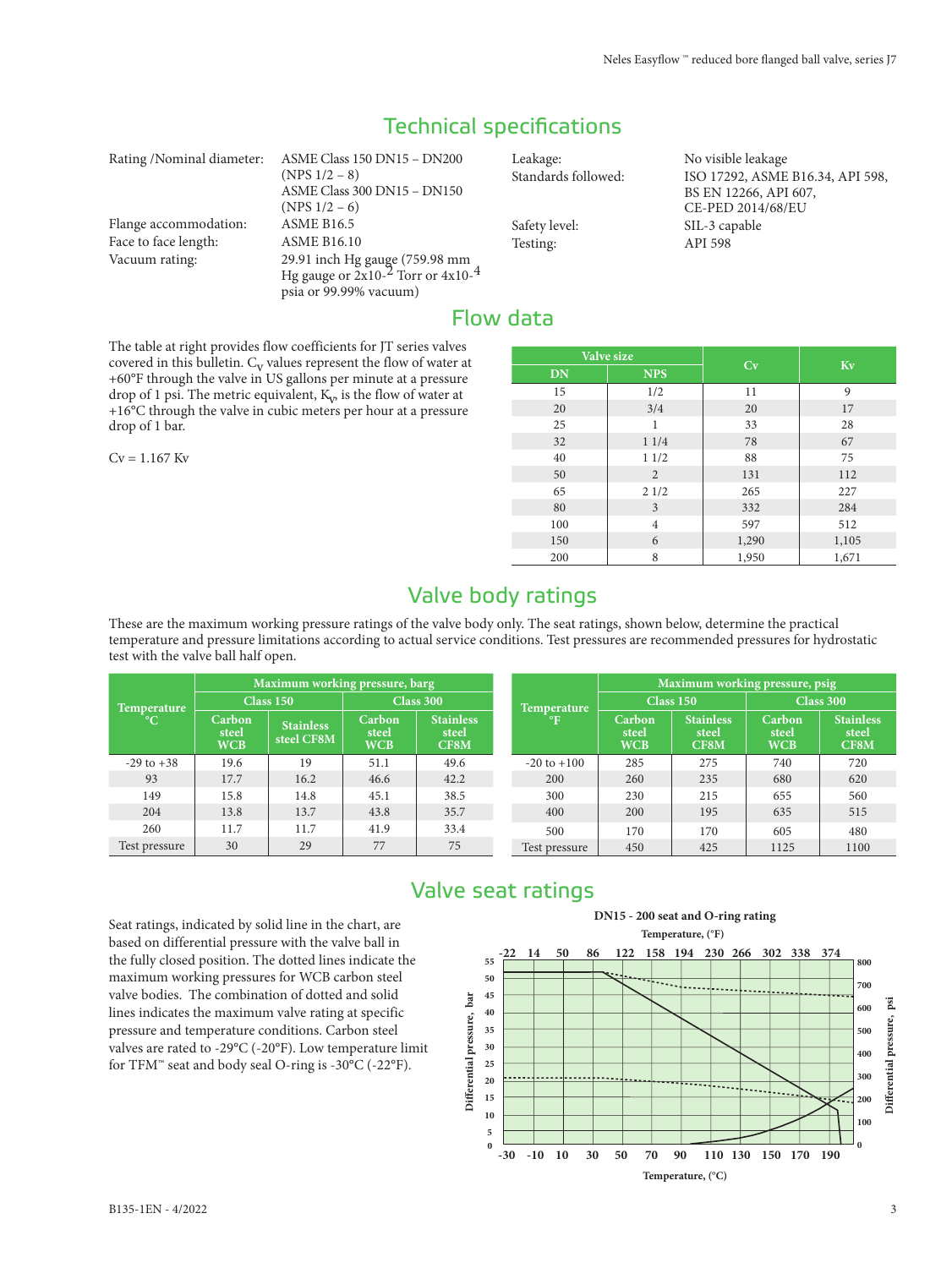## Valve torque data

Use this torque chart as a guide for actuator selection. The recommended minimum actuator torque includes a safety factor so it suitable for difficult services such as slurries, semi-solids and non-lubricating media.

|           | Valve size     |     | <b>Class 150</b>        | <b>Class 300</b>         |                          |  |  |
|-----------|----------------|-----|-------------------------|--------------------------|--------------------------|--|--|
|           |                |     | Minimum actuator torque | Minimum actuator torque  |                          |  |  |
| <b>DN</b> | <b>NPS</b>     | N.m | $lb$ -ft                | N.m                      | $lb$ -ft                 |  |  |
| 15        | 1/2            | 6   | $\overline{4}$          | 9                        | $\overline{7}$           |  |  |
| 20        | 3/4            | 8   | 6                       | 12                       | 9                        |  |  |
| 25        | $\mathbf{1}$   | 9   | $\overline{7}$          | 14                       | 10                       |  |  |
| 32        | 11/4           | 11  | 8                       | 29                       | 21                       |  |  |
| 40        | 11/2           | 21  | 15                      | 35                       | 26                       |  |  |
| 50        | 2              | 29  | 21                      | 45                       | 33                       |  |  |
| 65        | 21/2           | 38  | 28                      | 95                       | 70                       |  |  |
| 80        | $\overline{3}$ | 60  | 44                      | 120                      | 88                       |  |  |
| 100       | $\overline{4}$ | 83  | 61                      | 240                      | 177                      |  |  |
| 150       | 6              | 240 | 177                     | 750                      | 553                      |  |  |
| 200       | 8              | 490 | 361                     | $\overline{\phantom{a}}$ | $\overline{\phantom{a}}$ |  |  |

Actuator selection

Selected rack and pinion actuator sizes in the chart are based on the recommended minimum actuator torque and 4 barg minimum air supply pressure. Selected spring return actuator size is suitable for fail open or fail close configuration. Unless otherwise specified, actuator will be set for fail close.

Actuators may be direct mounted or direct mounted with sleeve or mounted using bracket & coupler. For all these cases, the mounting sets include respective fasteners in addition to the above said components.

|           | Valve size     |                   | Class 150                        | Class 300                        |                     |  |  |  |
|-----------|----------------|-------------------|----------------------------------|----------------------------------|---------------------|--|--|--|
|           |                |                   | Actuator, 4 barg min. air supply | Actuator, 4 barg min. air supply |                     |  |  |  |
| <b>DN</b> | <b>NPS</b>     | <b>RNP DA</b>     | <b>RNP SR</b>                    | <b>RNP DA</b>                    | <b>RNP SR</b>       |  |  |  |
| 15        | 1/2            | RNP <sub>40</sub> | RNP 50 SRR 40                    | <b>RNP 40</b>                    | <b>RNP 50 SR 40</b> |  |  |  |
| 20        | 3/4            | RNP <sub>40</sub> | <b>RNP 50 SR 40</b>              | <b>RNP 40</b>                    | RNP 63 SR 40        |  |  |  |
| 25        |                | RNP <sub>40</sub> | NP 50 SR 40                      | <b>RNP 50</b>                    | RNP 63 SR 40        |  |  |  |
| 32        | 11/4           | RNP <sub>40</sub> | RNP 63 SR 40                     | <b>RNP 63</b>                    | RNP 90 SR 40        |  |  |  |
| 40        | 11/2           | <b>RNP 50</b>     | RNP 80 SR 40                     | <b>RNP 63</b>                    | RNP 90 SR 40        |  |  |  |
| 50        | $\overline{2}$ | <b>RNP 63</b>     | RNP 90 SR 40                     | <b>RNP 80</b>                    | RNP 100 SR 40       |  |  |  |
| 65        | 21/2           | <b>RNP 63</b>     | RNP 90 SR 40                     | <b>RNP 90</b>                    | RNP 150 SR 40       |  |  |  |
| 80        | 3              | <b>RNP 80</b>     | RNP 110 SR 40                    | <b>RNP 100</b>                   | RNP 150 SR 40       |  |  |  |
| 100       | $\overline{4}$ | <b>RNP 90</b>     | RNP 125 SR 40                    | <b>RNP 125</b>                   | <b>RNP200 SR 40</b> |  |  |  |
| 150       | 6              | <b>RNP 125</b>    | RNP 200 SR 40                    | <b>RNP 200</b>                   | RNP 300 SR 40       |  |  |  |
| 200       | 8              | <b>RNP 175</b>    | RNP 250 SR 40                    |                                  |                     |  |  |  |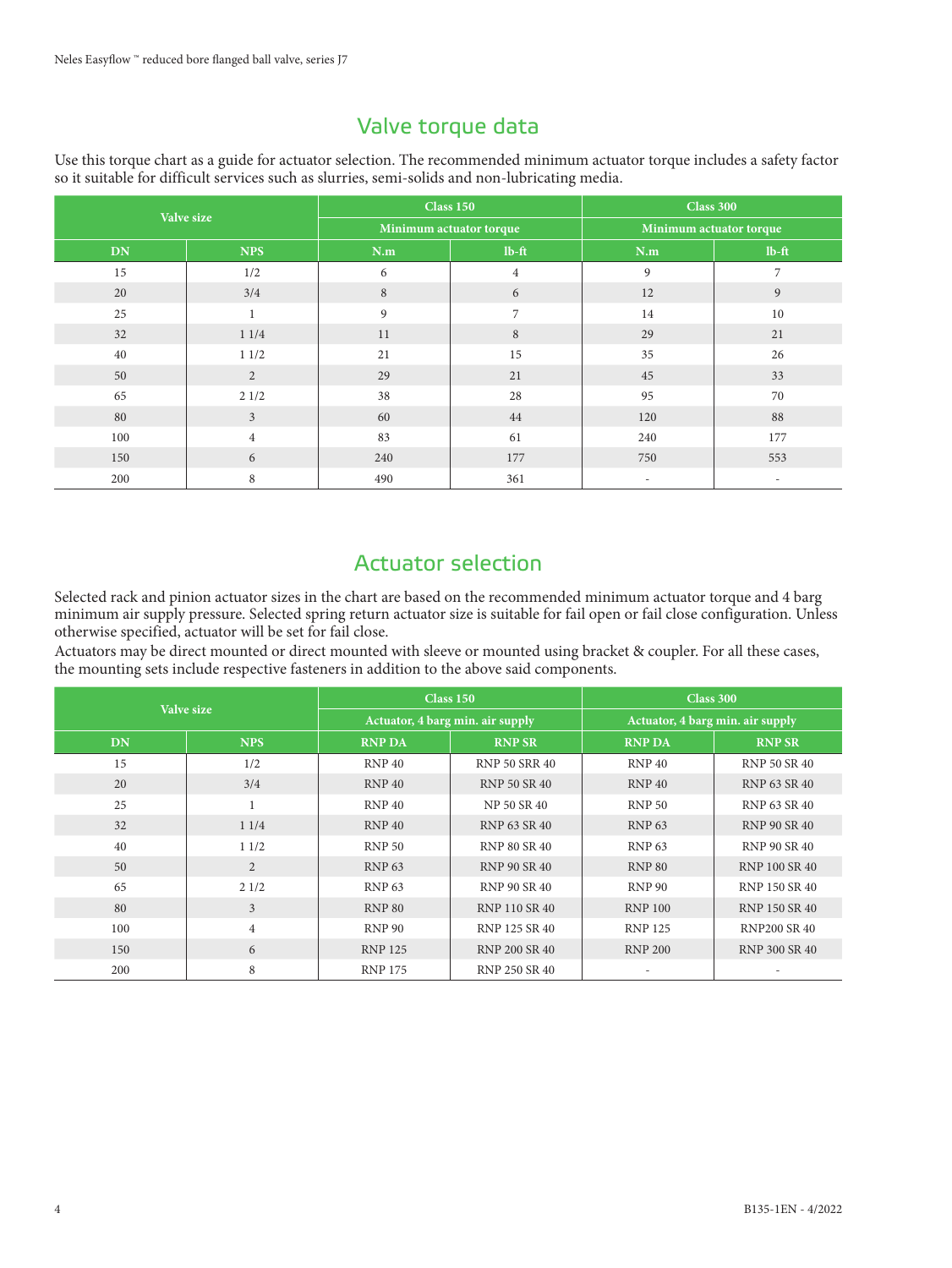|     | Valve size     |              | Hand lever code |                                 |  |  |
|-----|----------------|--------------|-----------------|---------------------------------|--|--|
| DN  | <b>NPS</b>     | <b>Class</b> |                 | Mounting set number             |  |  |
| 15  | 1/2            | 150 & 300    | RHL 0815036     | <b>EASYFLOW MOUNTING SET 69</b> |  |  |
| 20  | 3/4            | 150 & 300    | RHL 0915036     | <b>EASYFLOW MOUNTING SET 69</b> |  |  |
| 25  |                | 150 & 300    | RHL0915036      | <b>EASYFLOW MOUNTING SET 69</b> |  |  |
| 32  | 11/4           | 150 & 300    | RHL 0915036     | <b>EASYFLOW MOUNTING SET 69</b> |  |  |
| 40  | 11/2           | 150 & 300    | RHL0915036      | <b>EASYFLOW MOUNTING SET 69</b> |  |  |
| 50  | $\overline{2}$ | 150 & 300    | RHL 1115036     | <b>EASYFLOW MOUNTING SET 70</b> |  |  |
| 65  | 21/2           | 150 & 300    | RHL 1420036     | <b>EASYFLOW MOUNTING SET 71</b> |  |  |
| 80  | 3              | 150 & 300    | RHL 1420036     | <b>EASYFLOW MOUNTING SET 71</b> |  |  |
| 100 | $\overline{4}$ | 150 & 300    | RHL 1725036     | <b>EASYFLOW MOUNTING SET 94</b> |  |  |
| 150 | 6              | 150 & 300    | RHL 1725036     | <b>EASYFLOW MOUNTING SET 94</b> |  |  |

## Hand lever

# Actuator mounting set

|             |                          | Class 150 (J715)                |             |                          | Class 300 (J730)                |
|-------------|--------------------------|---------------------------------|-------------|--------------------------|---------------------------------|
| Valve size  | <b>Actuator</b><br>model | <b>Mounting set number</b>      | Valve size  | <b>Actuator</b><br>model | <b>Mounting set number</b>      |
| DN15(1/2)   | <b>RNP 40</b>            | <b>EASYFLOW MOUNTING SET 33</b> | DN15(1/2)   | <b>RNP 40</b>            | EASYFLOW MOUNTING SET 33        |
|             | <b>RNP 50</b>            | EASYFLOW MOUNTING SET 33        |             | <b>RNP 50</b>            | EASYFLOW MOUNTING SET 33        |
| DN20(3/4)   | <b>RNP 40</b>            | EASYFLOW MOUNTING SET 33        | DN20 (3/4)  | RNP <sub>40</sub>        | EASYFLOW MOUNTING SET 33        |
|             | <b>RNP 50</b>            | EASYFLOW MOUNTING SET 33        |             | <b>RNP 63</b>            | EASYFLOW MOUNTING SET 109       |
| DN25(1)     | <b>RNP 40</b>            | EASYFLOW MOUNTING SET 12        | DN25(1)     | <b>RNP 50</b>            | EASYFLOW MOUNTING SET 12        |
|             | <b>RNP 50</b>            | EASYFLOW MOUNTING SET 12        |             | <b>RNP 63</b>            | EASYFLOW MOUNTING SET 13        |
| DN32(1.1/4) | <b>RNP 40</b>            | <b>EASYFLOW MOUNTING SET 53</b> | DN32(1.1/4) | <b>RNP 63</b>            | EASYFLOW MOUNTING SET 41        |
|             | <b>RNP 63</b>            | EASYFLOW MOUNTING SET 41        |             | <b>RNP 90</b>            | EASYFLOW MOUNTING SET 34        |
| DN40(1.1/2) | <b>RNP 50</b>            | EASYFLOW MOUNTING SET 53        | DN40(1.1/2) | <b>RNP 63</b>            | EASYFLOW MOUNTING SET 41        |
|             | <b>RNP 80</b>            | EASYFLOW MOUNTING SET 34        |             | <b>RNP 90</b>            | <b>EASYFLOW MOUNTING SET 34</b> |
| DN50(2)     | <b>RNP 63</b>            | EASYFLOW MOUNTING SET 14        | DN50(2)     | <b>RNP 80</b>            | EASYFLOW MOUNTING SET 31        |
|             | <b>RNP 90</b>            | EASYFLOW MOUNTING SET 31        |             | <b>RNP 100</b>           | EASYFLOW MOUNTING SET 43        |
| DN65(2.1/2) | <b>RNP 63</b>            | <b>EASYFLOW MOUNTING SET 35</b> | DN65(2.1/2) | <b>RNP 90</b>            | <b>EASYFLOW MOUNTING SET 15</b> |
|             | <b>RNP 90</b>            | EASYFLOW MOUNTING SET 15        |             | <b>RNP 150</b>           | EASYFLOW MOUNTING SET 44        |
| DN 80(3)    | <b>RNP 80</b>            | <b>EASYFLOW MOUNTING SET 15</b> | DN 80 (3)   | <b>RNP 100</b>           | <b>EASYFLOW MOUNTING SET 16</b> |
|             | <b>RNP 110</b>           | EASYFLOW MOUNTING SET 16        |             | <b>RNP 150</b>           | <b>EASYFLOW MOUNTING SET 44</b> |
|             | <b>RNP 90</b>            | EASYFLOW MOUNTING SET 37        |             | <b>RNP 125</b>           | <b>EASYFLOW MOUNTING SET 17</b> |
| DN 100 (4)  | <b>RNP 125</b>           | EASYFLOW MOUNTING SET 17        | DN 100 (4)  | <b>RNP 200</b>           | EASYFLOW MOUNTING SET 38        |
| DN 150(6)   | <b>RNP 125</b>           | <b>EASYFLOW MOUNTING SET 17</b> | DN 150 (6)  | <b>RNP 200</b>           | <b>EASYFLOW MOUNTING SET 38</b> |
|             | <b>RNP 200</b>           | EASYFLOW MOUNTING SET 38        |             | <b>RNP 300</b>           | EASYFLOW MOUNTING SET 107       |
| DN 200 (8)  | <b>RNP 175</b>           | EASYFLOW MOUNTING SET 20        |             |                          |                                 |
|             | <b>RNP 250</b>           | <b>EASYFLOW MOUNTING SET 32</b> |             |                          |                                 |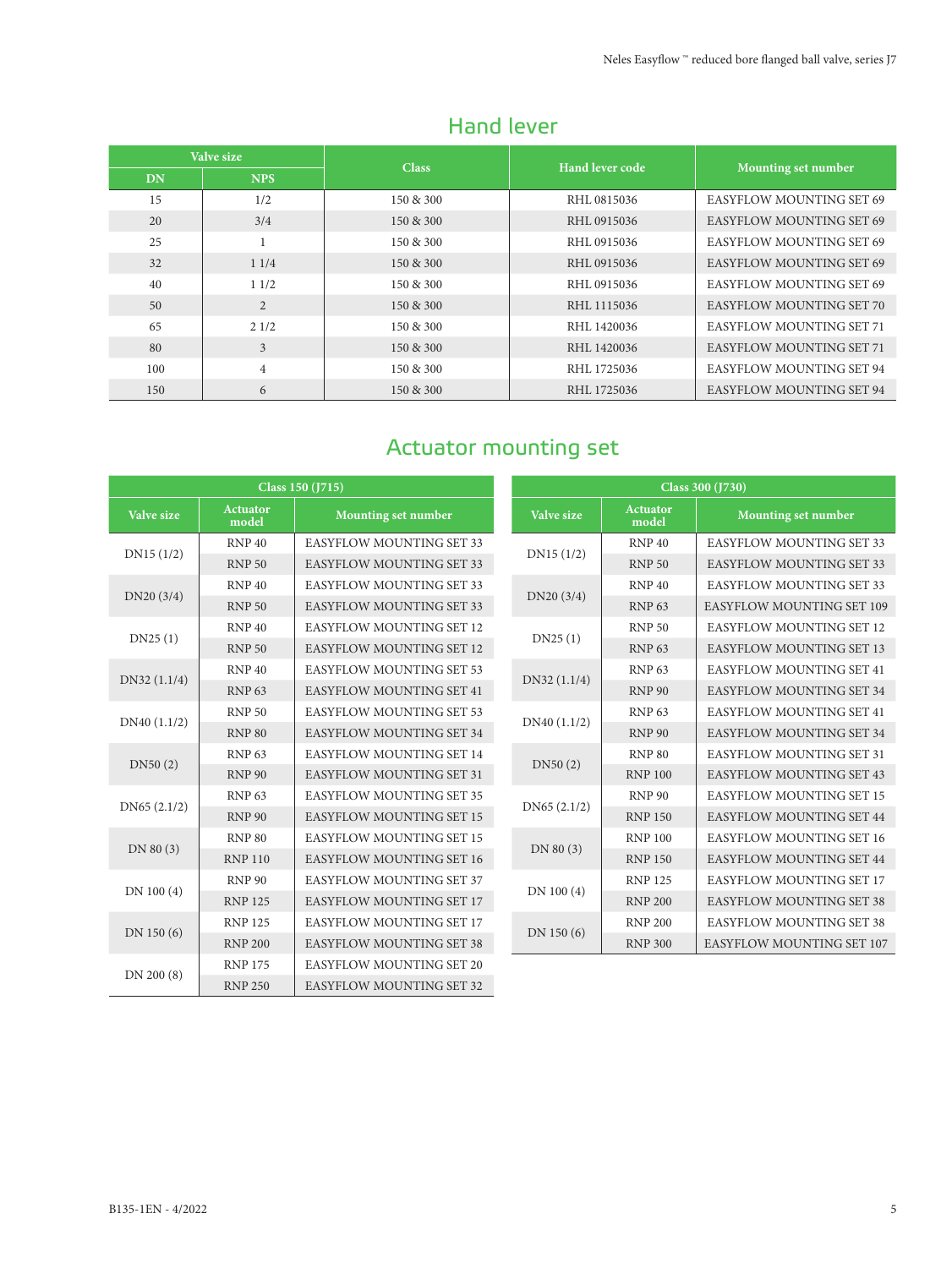Dimensions



|         | Valve size | Class 150 (1715) |      |       |       |       |     |    |       |                 |                |      |                         |      |      |     |                    |                  |                |     |                |                |
|---------|------------|------------------|------|-------|-------|-------|-----|----|-------|-----------------|----------------|------|-------------------------|------|------|-----|--------------------|------------------|----------------|-----|----------------|----------------|
|         |            |                  |      |       |       |       |     |    |       | Dimensions (mm) |                |      |                         |      |      |     |                    |                  |                |     |                |                |
| DN      | <b>NPS</b> | A                | m    | ØB    | ØB1   | ØC    | ØD  | G  | ØF    | ØN              | M              |      | $\overline{\mathbf{K}}$ |      | E    | ØH  | <b>ISO</b><br>5211 | ØR               |                | P   | $\overline{O}$ | Weight<br>(kg) |
| $15***$ | 1/2        | 108              | 10   | 14    | 14    | 34.9  | 90  | 8  | 60.3  | 15.9            | $\overline{4}$ | 3    | 5                       | 10.5 | 38.3 | 50  | F05                | M <sub>6</sub>   | 4              | 68  | 150            | 1.9            |
| 20      | 3/4        | 117              | 10.9 | 12.8  | 19.1  | 42.9  | 100 | 8  | 69.9  | 15.9            | 4              | 0.7  | 5                       | 10.5 | 38.3 | 50  | F <sub>05</sub>    | M <sub>6</sub>   | 4              | 68  | 150            | 1.7            |
| 25      |            | 127              | 11.6 | 19    | 25.4  | 50.8  | 110 | 9  | 79.4  | 15.9            | 4              | 8.7  | 6.5                     | 10.5 | 52.5 | 50  | F <sub>05</sub>    | M6               | 4              | 81  | 150            | 2.5            |
| 32      | 11/4       | 140              | 13.2 | 25.4  | 32    | 63.5  | 115 | 9  | 88.9  | 15.9            | $\overline{4}$ | 10.3 | 6.5                     | 12   | 57.8 | 50  | F <sub>05</sub>    | M <sub>6</sub>   | $\overline{4}$ | 85  | 150            | 3.5            |
| 40      | 11/2       | 165              | 14.7 | 25.4  | 38.1  | 73    | 125 | 9  | 98.4  | 15.9            | 4              | 10.3 | 6                       | 12   | 57.8 | 50  | F <sub>05</sub>    | M <sub>6</sub>   | 4              | 95  | 150            | 4.1            |
| 50      |            | 178              | 16.3 | 38.1  | 50.8  | 92.1  | 150 | 11 | 120.7 | 19.1            | $\overline{4}$ | 15.3 | 6                       | 17   | 77.7 | 50  | F <sub>05</sub>    | $\mathcal{O}8$   | $\overline{4}$ | 106 | 150            | 6.8            |
| 65      | 21/2       | 190              | 17.9 | 50.8  | 64.1  | 104.8 | 180 | 14 | 139.7 | 19.1            | 4              | 18.2 | 6                       | 21.5 | 96   | 70  | F <sub>07</sub>    | O <sub>9</sub>   | 4              | 137 | 200            | 11.3           |
| 80      | 3          | 203              | 19.5 | 64.1  | 76.2  | 127   | 190 | 14 | 152.4 | 19.1            | $\overline{4}$ | 18.8 | 6                       | 21.5 | 106  | 70  | F07                | O <sub>9</sub>   | $\overline{4}$ | 146 | 200            | 14.8           |
| 100     |            | 229              | 24.3 | 76.2  | 102   | 157.2 | 230 | 17 | 190.5 | 19.1            | 8              | 24.2 | 12                      | 27   | 133  | 102 | F10                | $\emptyset$ 11   | 4              | 168 | 250            | 24.2           |
| 150     | 6          | $267*$           | 25.9 | 102   | 150.8 | 215.9 | 280 | 17 | 241.3 | 22.4            | 8              | 23.5 | 12                      | 26.3 | 153  | 102 | F10                | $\emptyset$ 11   | 4              | 189 | 250            | 40             |
| 200     | 8          | $292*$           | 29   | 150.8 | 203   | 269.9 | 345 | 22 | 298.5 | 22.4            | 8              | 44   | 13                      | 47   | 207  | 125 | F12                | $\varnothing$ 13 |                | #   | #              | 77             |

# Gear operated valves \* Dimensions are for short pattern

|                        |  | D'intensions are for short patter |  |
|------------------------|--|-----------------------------------|--|
| ** With full bore trim |  |                                   |  |

|     | Valve size     |        |              |      |       |       |     |    |       |      |                | Class 300 (J730) |         |      |      |     |                    |                |                |     |     |                |
|-----|----------------|--------|--------------|------|-------|-------|-----|----|-------|------|----------------|------------------|---------|------|------|-----|--------------------|----------------|----------------|-----|-----|----------------|
|     |                |        |              |      |       |       |     |    |       |      |                | Dimensions (mm)  |         |      |      |     |                    |                |                |     |     |                |
| DN  | <b>NPS</b>     | A      | $\mathbf{r}$ | ØB   | ØB1   | ØC    | ØD  | G  | ØF    | ØN   | M              |                  | $\bf K$ |      | E    | ØH  | <b>ISO</b><br>5211 | ØR             | c<br>ь         | n   | O   | Weight<br>(kg) |
| 15  | 1/2            | 140    | 14.7         | 12.8 | 12.8  | 34.9  | 95  | 8  | 66.7  | 15.9 | $\overline{4}$ | 0.7              | 5       |      | 38.3 | 50  | F <sub>05</sub>    | M <sub>6</sub> | 4              | 68  | 150 | 1.9            |
| 20  | 3/4            | 152    | 16.3         | 12.8 | 19.1  | 42.9  | 115 | 8  | 82.6  | 19.1 | $\overline{4}$ | 0.7              | 5       |      | 38.3 | 50  | F <sub>05</sub>    | M <sub>6</sub> | $\overline{4}$ | 68  | 150 | 3              |
| 25  |                | 165    | 17.9         | 19.1 | 25.4  | 50.8  | 125 | 9  | 88.9  | 19.1 | 4              | 8.5              | 6.5     | 10.5 | 52.5 | 50  | F <sub>05</sub>    | M <sub>6</sub> | 4              | 81  | 150 | 4.5            |
| 32  | 11/4           | 178    | 19.5         | 25.4 | 32    | 63.5  | 135 | 9  | 98.4  | 19.1 | 4              | 10.3             | 6.5     | 12   | 57.8 | 50  | F <sub>05</sub>    | M <sub>6</sub> | 4              | 85  | 150 | 5.9            |
| 40  | 11/2           | 190    | 21.1         | 25.4 | 38    | 73    | 155 | 9  | 114.3 | 22.4 | 4              | 10.3             | 6.5     | 12   | 57.8 | 50  | F <sub>05</sub>    | M6             | 4              | 95  | 150 | 7              |
| 50  | $\overline{2}$ | 216    | 22.7         | 38   | 50.8  | 92.1  | 165 | 11 | 127.0 | 19.1 | 8              | 15.3             | 6.5     | 17   | 77.7 | 50  | <b>F05</b>         | Ø8             | $\overline{4}$ | 106 | 150 | 9.6            |
| 65  | 21/2           | 241    | 26.9         | 50.8 | 62    | 104.8 | 190 | 14 | 149.2 | 22.4 | 8              | 18.2             | 6       | 21.5 | 96   | 70  | F <sub>0</sub> 7   | O <sub>9</sub> | 4              | 137 | 200 | 16.5           |
| 80  | 3              | 282    | 29           | 62   | 76.2  | 127   | 210 | 14 | 168.3 | 22.4 | 8              | 18.8             | 6       | 21.5 | 106  | 70  | F07                | O <sub>9</sub> | 4              | 146 | 200 | 22.2           |
| 100 | 4              | 305    | 32.2         | 76.2 | 102   | 157.2 | 255 |    | 200.0 | 22.4 | 8              | 24.2             | 12      | 27   | 133  | 102 | F10                | $\emptyset$ 11 | 4              | 168 | 250 | 35.7           |
| 150 | 6              | $403*$ | 37           | 102  | 150.8 | 215.9 | 320 | 17 | 269.9 | 22.4 | 12             | 23.5             | 12      | 26.3 | 153  | 102 | F10                | $\emptyset$ 11 | 4              | 189 | 250 | 66.5           |

 $^\star$  Dimensions are for short pattern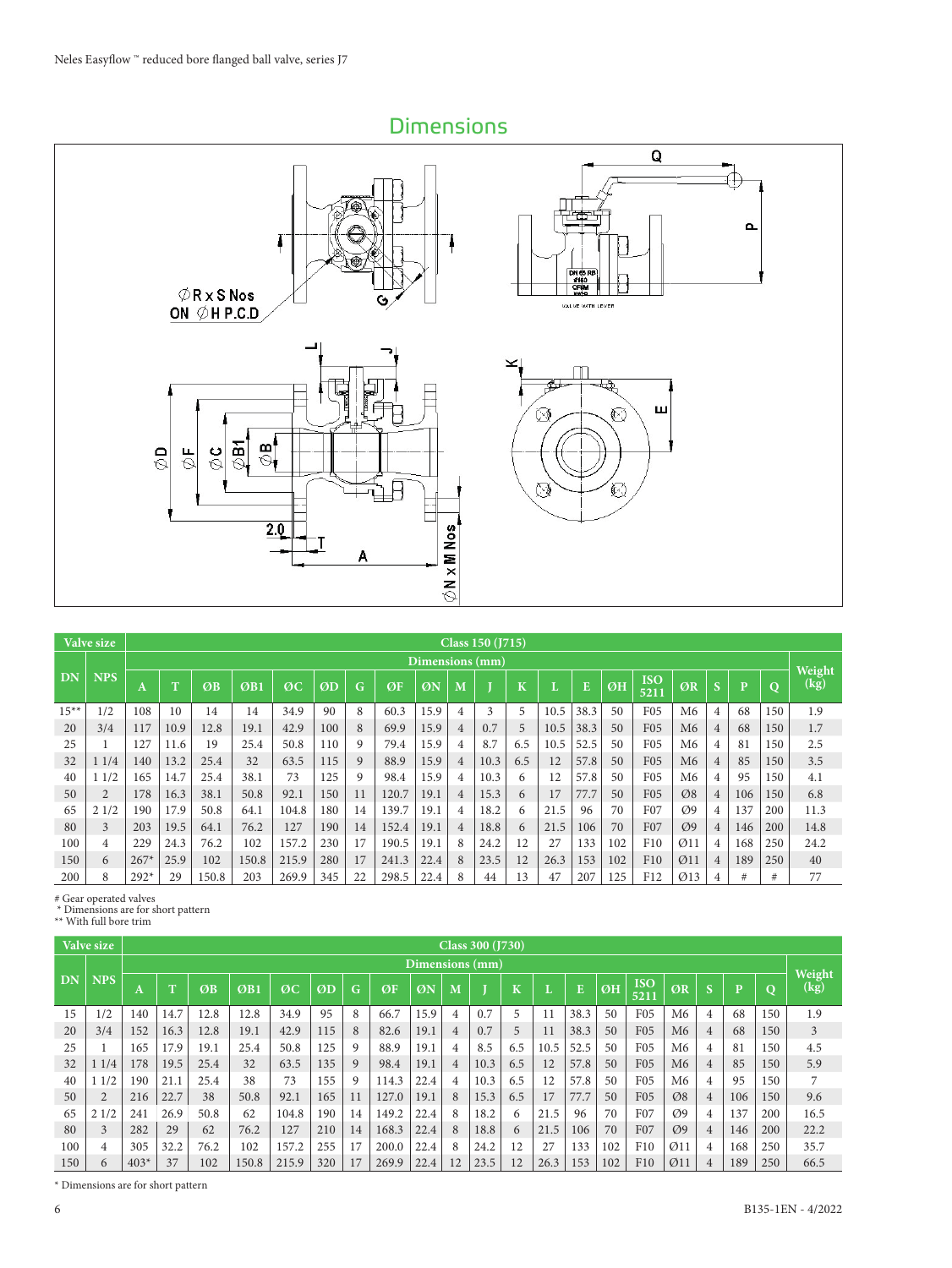## How to order

|  | $-$ | -- | . . |  |  |
|--|-----|----|-----|--|--|

| 1.  | Size, DN (NPS ref.) |
|-----|---------------------|
| 15  | 15 (1/2) Note 2     |
| 20  | 20(3/4)             |
| 25  | 25(1)               |
| 32  | 32(11/4)            |
| 40  | 40(11/2)            |
| 50  | 50(2)               |
| 65  | 65(21/2)            |
| 80  | 80(3)               |
| 100 | 100(4)              |
| 150 | 150(6)              |
| 200 | 200 (8) Note 1      |

| 5. | <b>Ball material</b>             |
|----|----------------------------------|
| 36 | 316 Stainless steel              |
|    |                                  |
| 6. | <b>Stem material</b>             |
| 36 | 316 Stainless steel              |
| 43 | 17-4PH Stainless steel           |
|    |                                  |
| 7. | Seat and seal materials          |
| ZG | TFM <sup>™</sup> 1600 / Graphite |
|    |                                  |
| 8. | <b>O-Ring material</b>           |
| 53 | Fluoroelastomer (FKM)            |
|    |                                  |
| 9. | <b>Options</b>                   |
|    | Blank, standard option           |
| Ő  | Cavity filler seat               |

**Note 1:** Class 150 only **Note 2:** With full bore trim

| 2. | <b>Series</b>          |  |
|----|------------------------|--|
| J7 |                        |  |
|    |                        |  |
| 3. | Flange / rating        |  |
| 15 | <b>ASME Class 150</b>  |  |
| 30 | <b>ASME Class 300</b>  |  |
|    |                        |  |
| 4. | <b>Body material</b>   |  |
| 22 | Carbon steel (WCB)     |  |
| 36 | Stainless steel (CF8M) |  |

TFM™ is a trademark of Dyneon, a 3M Company

#### **NOTE:**

As the use of the valve is application specific, a number of factors should be taken into account when selecting a valve for a given application. Therefore, some of the applications in which the valves are used are outside the scope of this document. If you have any questions concerning the use, application or compatibility of the valve with the intended service, contact nearest Valmet sales office for more information.